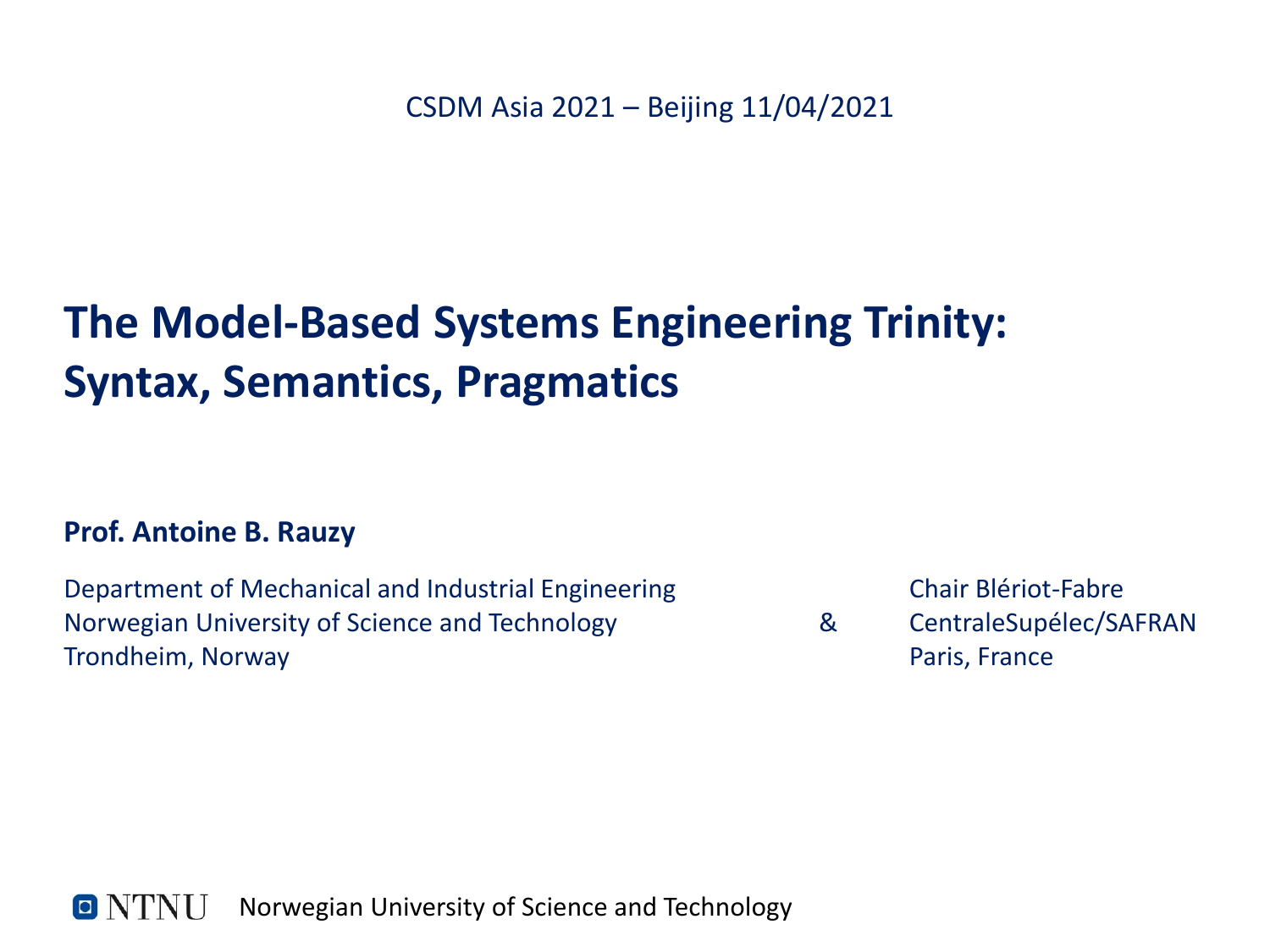## **Model-Based Systems Engineering**

We entered the era of Model-Based Systems Engineering (MBSE) but:

- How to make the MBSE process efficient?
- Why do we design models?
- What do we do with models?
- What is a (good) model?
- What is a (good) modeling language?
- What is a (good) modeling environment?

These questions are serious and need serious answers.

We need to establish the foundations of Model-Based Systems Engineering.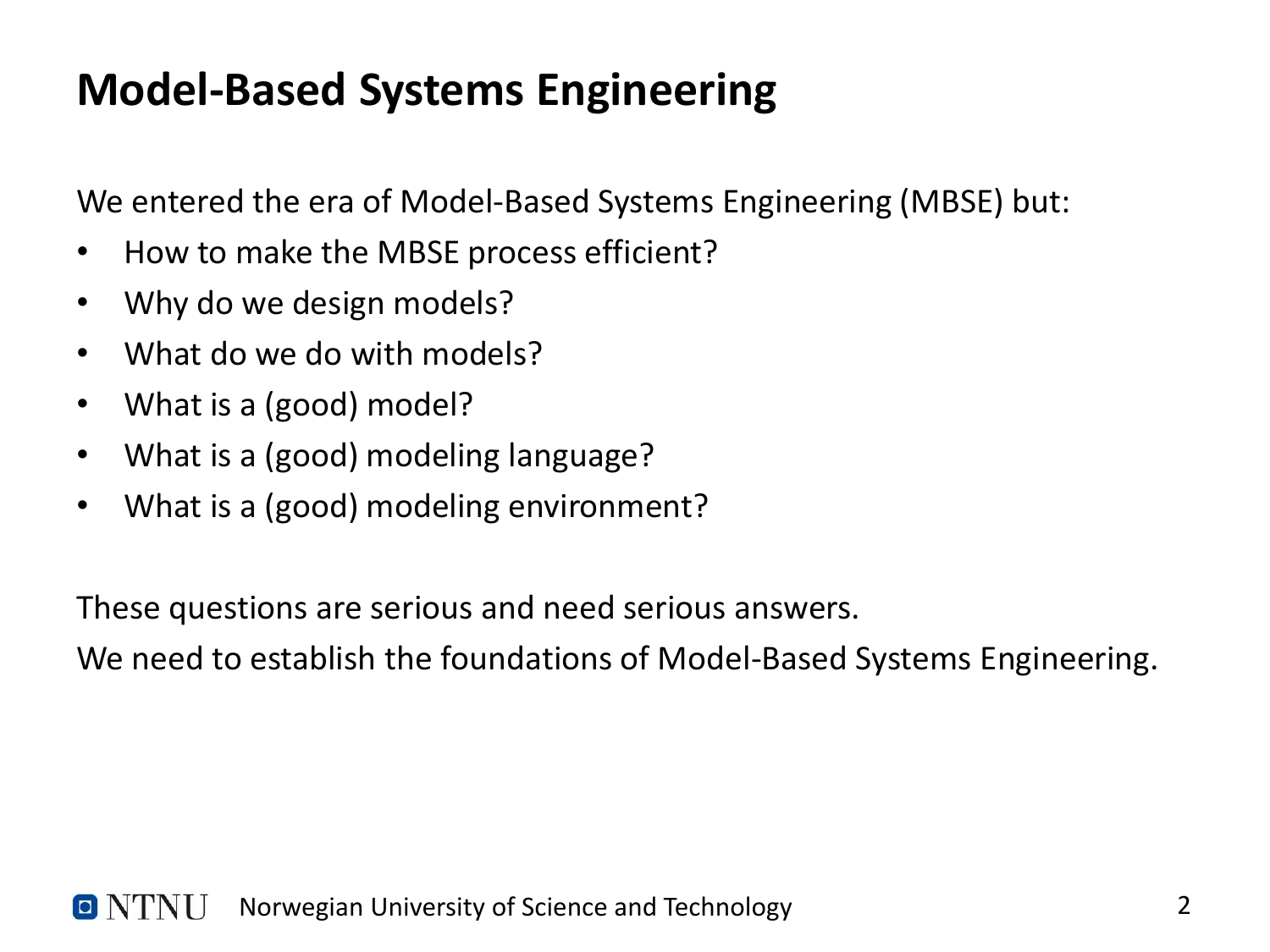#### **Rule 1. Diagrams are not models**

Models are **mathematical objects**

Diagrams are (or more exactly should be) **graphical representation** of models

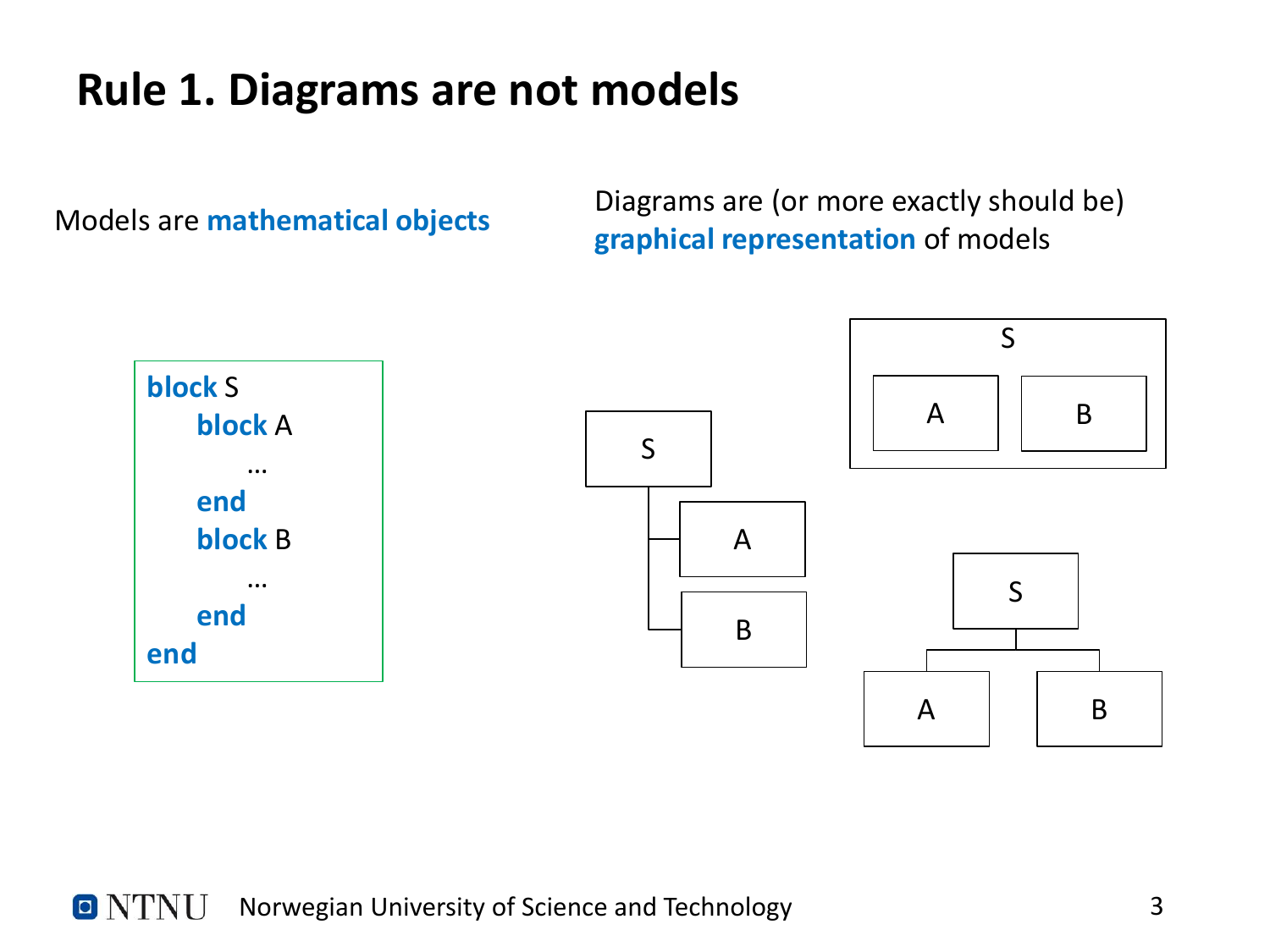#### **Rule 2. Models Have a Syntax**

| block A                     |
|-----------------------------|
| state working;              |
| state failed;               |
| transition                  |
| failure: working -> failed; |
| end                         |



Models are written in **modeling languages**.

There should be a unambiguous means to determine whether a given text (or diagram) is a correct a model or not. This means is called the **syntax** of the models, often described by means of a **grammar**.

> Block ::= **block** Identifier StateDeclaration\* Transition\* **end** StateDeclaration ::= **state** State ; Transition ::= **transition** Event : State -> State ; Event  $\mathbf{r}$  = Identifier State ::= Identifier

 $\blacksquare$  NTNH Norwegian University of Science and Technology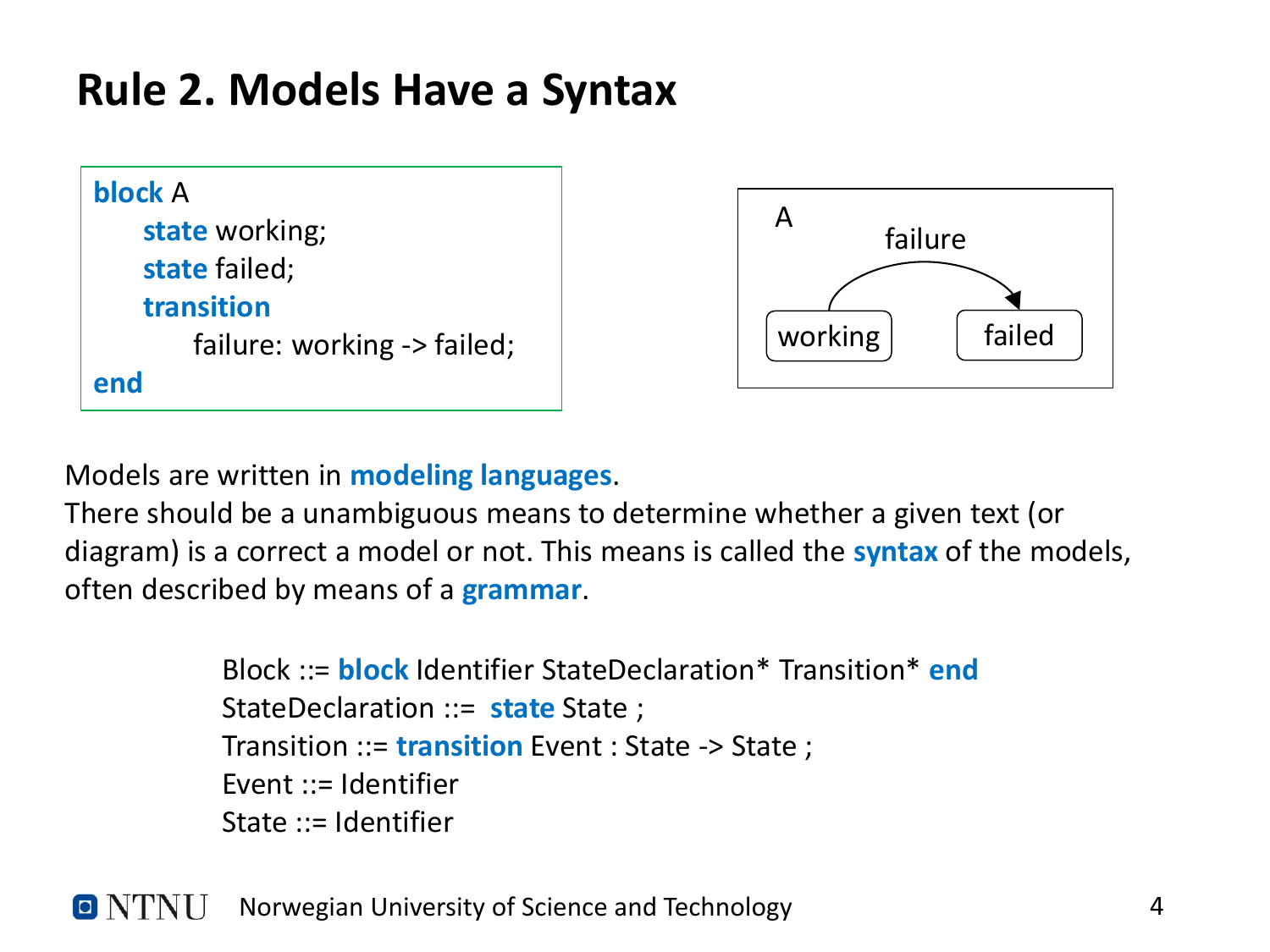#### **Rule 3. Models Have a Semantics**



There should be an unambiguous way to interpret models into mathematical objects. This interpretation is the **semantics** of the model.

A formal semantics is the only way to justify computerized operations on models

Syntax and semantics are **domain independent**.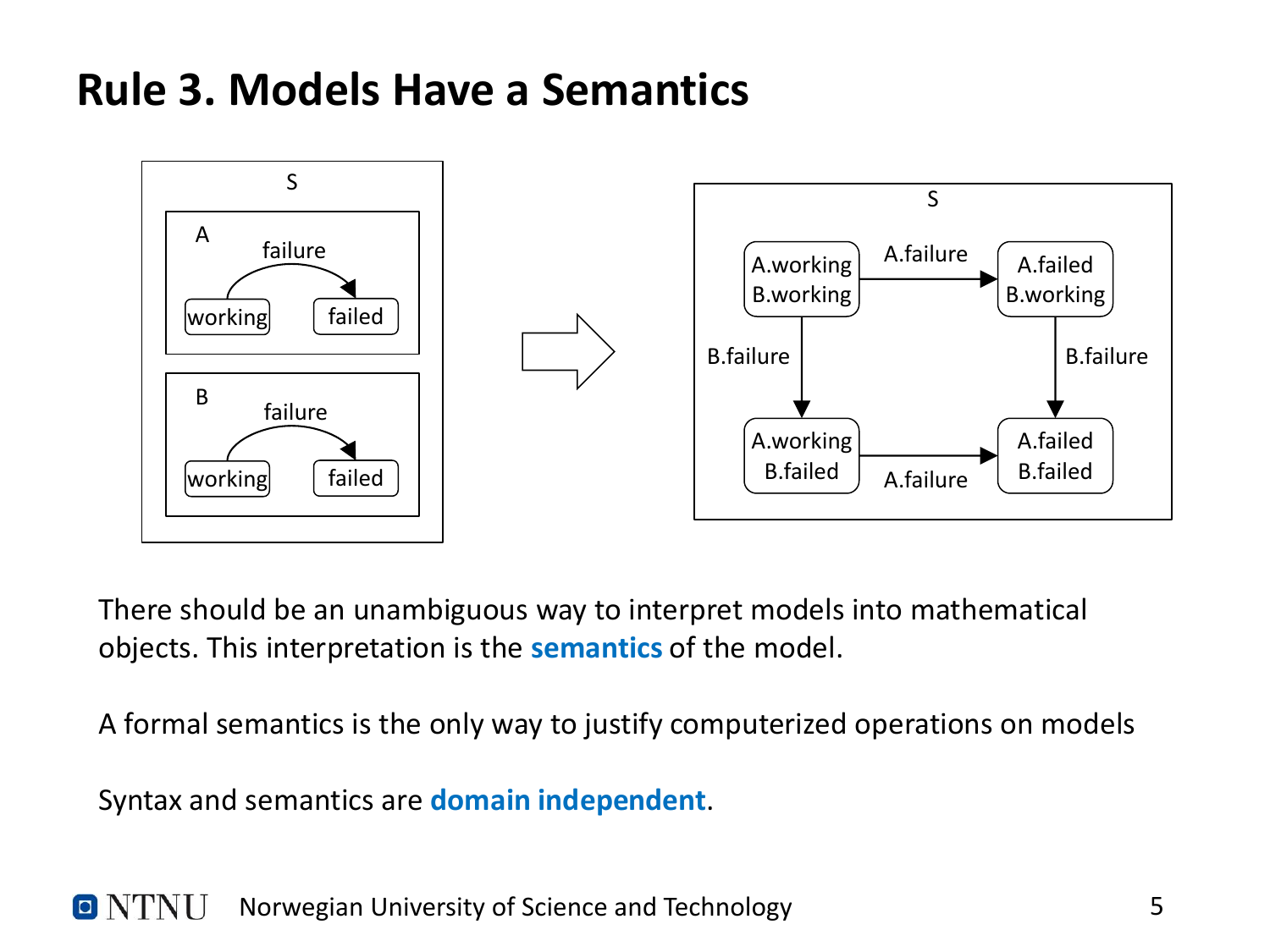#### **Rule 4. Models Have a Pragmatics**



**Properties of models** are interpreted into **properties of real systems**. This interpretation is called the **pragmatics** of models.

Facts about the pragmatics of models:

- It is at the very **core of the modeling process**.
- It is impossible to formalize as in requires a huge and **domain dependent** knowledge about systems.
- It is cultural and as such source of **ambiguities**.
- For these reasons, it should never be mixed up with the syntax and the semantics.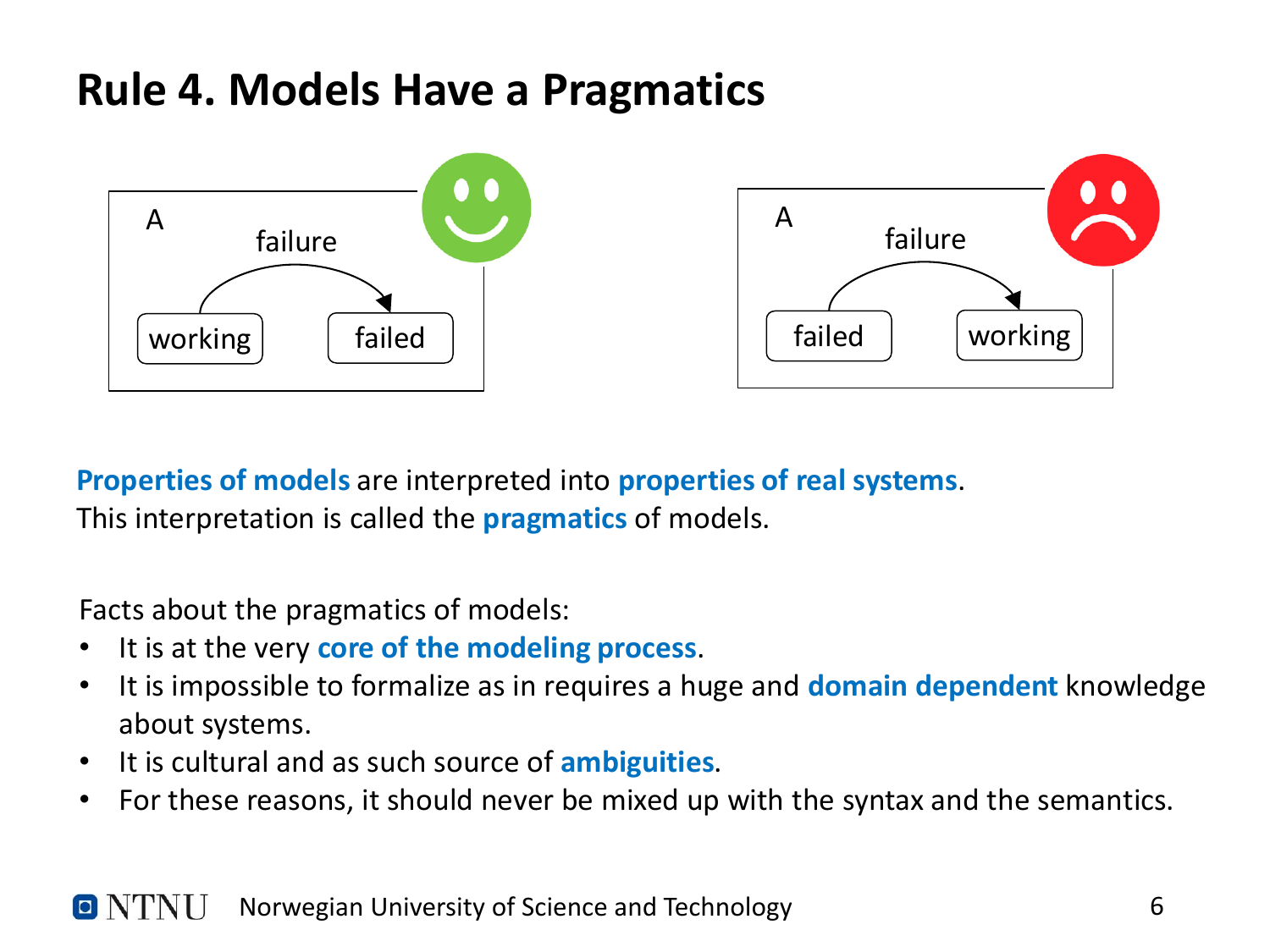## **Rule 5. Pragmatic Modeling Objectives Determine the Choice of Mathematical Frameworks**



A model is always an **abstraction** of the system and is of interest because it is an abstraction.

The **properties of the system** to be studied determine the **mathematical framework** that should be used for the model.

**Experiments** performed on the model have a **cost**. This cost is a key driver for the choice of the mathematical framework and the level of abstraction of the model. The design of a model results always of a **tradeoff** between the **accuracy** of the description and the **cost** of experiments.

The **diversity** of models is **irreducible**.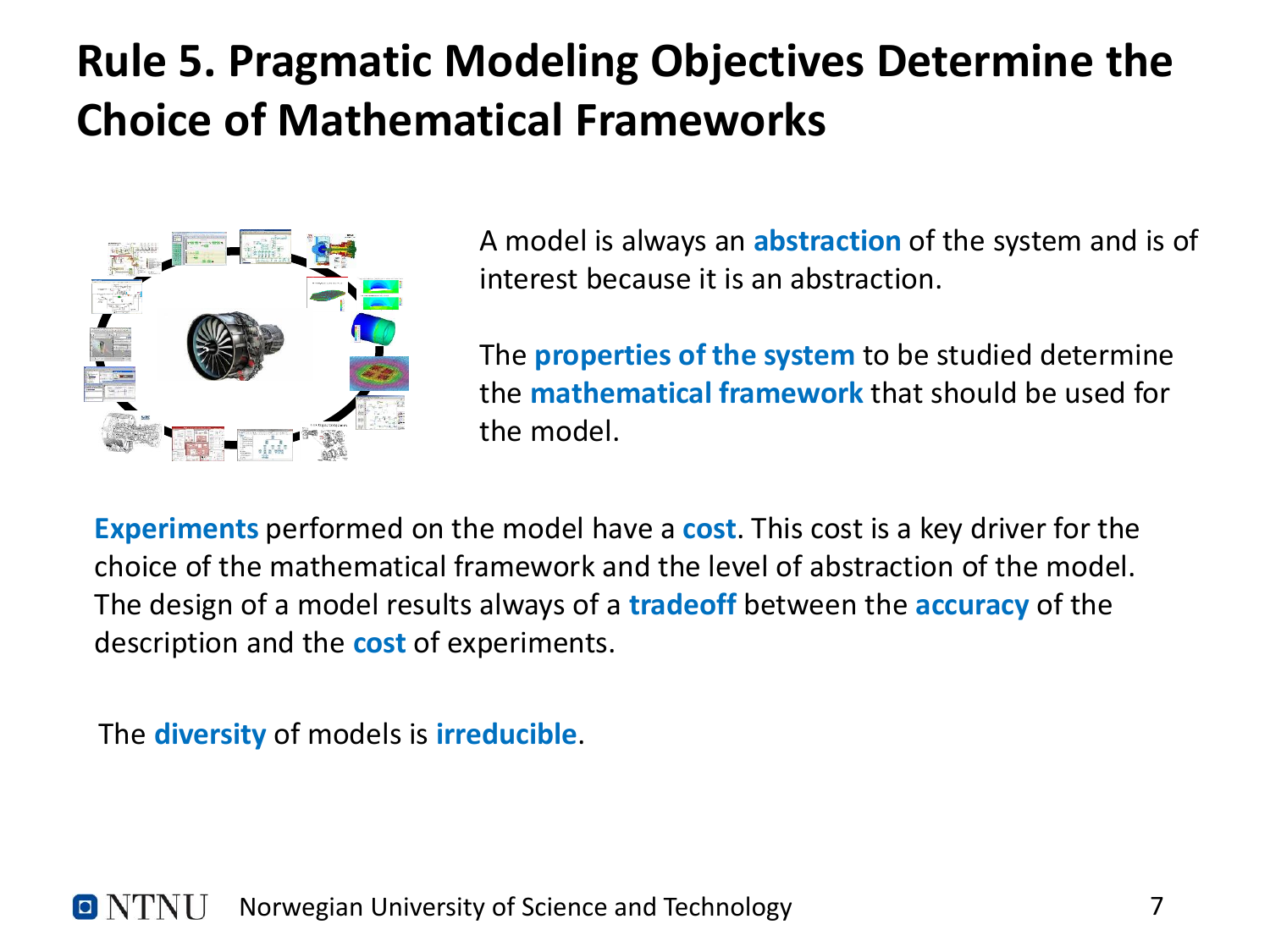# **Rule 6. Give me a Mathematical Framework, I will give you a Full-Fledged Modeling Language**



In software engineering, the **object-oriented paradigm** is dominant, for good reasons.

Model-based systems engineering is ruled by the equation: **behavior + architecture = model**

#### **S2ML+X paradigm**:

- X: suitable mathematical framework (Boolean equations, ODE, FSM, GTS…)
- S2ML (system structure modeling language): complete and versatile sets of **object-oriented** and **prototype-oriented constructs** to **structure models**

S2ML is domain independent.